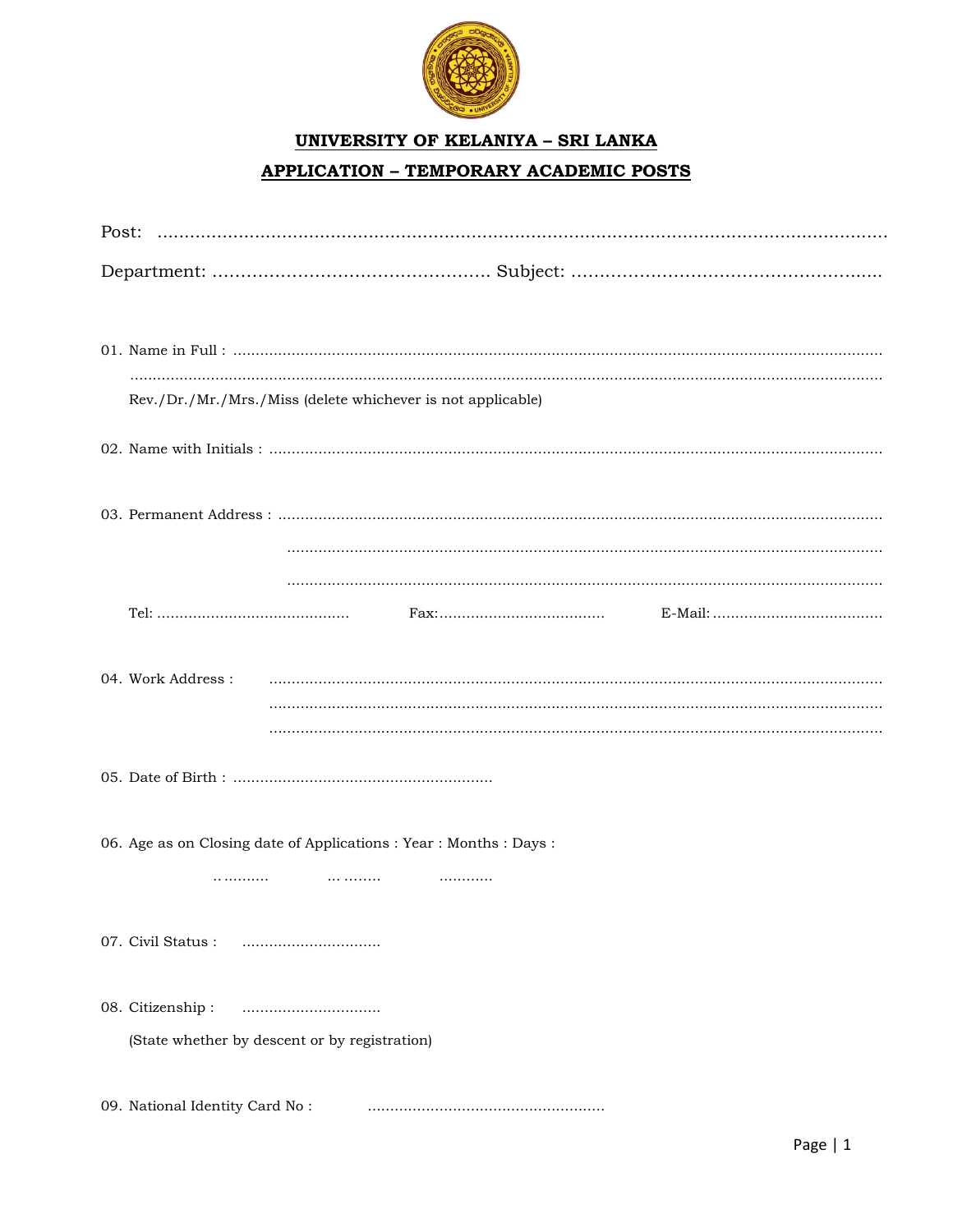10. Details of Secondary Education :

| Name of School / College | From | To | <b>Examination Pass</b> |
|--------------------------|------|----|-------------------------|
|                          |      |    |                         |
|                          |      |    |                         |
|                          |      |    |                         |
|                          |      |    |                         |
|                          |      |    |                         |

11. Higher Education [ (First Degree and Postgraduate Degree (s) ]

|      |                         | University/Institution | From - To<br>(with dates) | Degree<br>(Class Obtained) | Number of<br>Credits | <b>Effective Date of the</b><br><b>Degrees</b> |                   |
|------|-------------------------|------------------------|---------------------------|----------------------------|----------------------|------------------------------------------------|-------------------|
| 11.1 | <b>First Degree</b>     |                        |                           |                            |                      |                                                |                   |
| 11.2 | Postgraduate<br>Degrees |                        |                           |                            |                      | Main area<br>of study                          | Effective<br>date |

## **(Transcripts should be attached)**

12. Subjects offered for the first degree:

| ـ ت |  |
|-----|--|

13. State whether first Degree is a Special (Honours) Degree or a General Degree?

...................................................................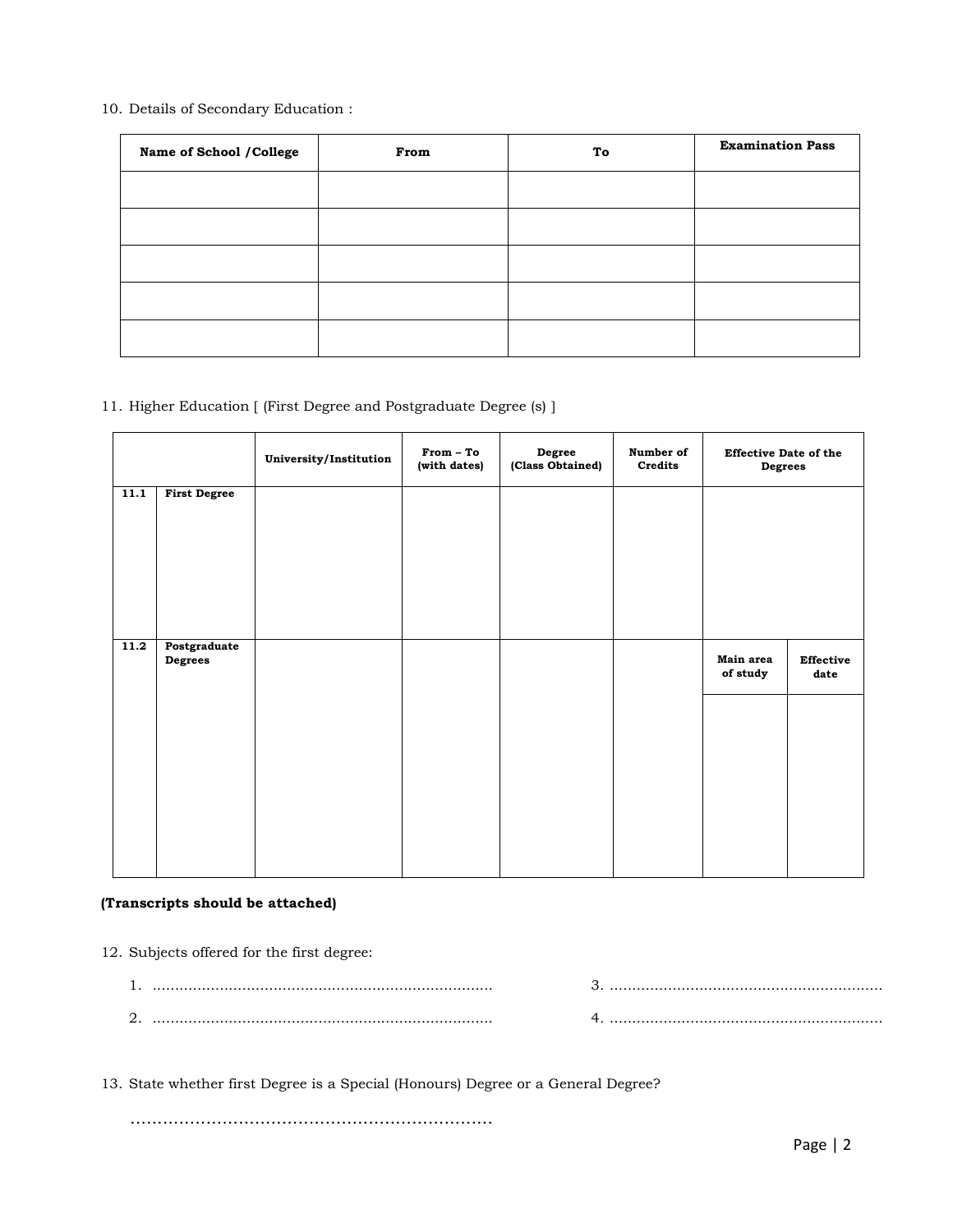| 14. Details of Medals, Prizes & Scholarships etc. (During the Period in the University & Postgraduate |  |  |
|-------------------------------------------------------------------------------------------------------|--|--|
| Studies)                                                                                              |  |  |

 (If space is not sufficient use separate sheet of the same size and evidence such awards needs to be attached to the end.)

## 15. Research and Publications

|  |  |  | Number of Research and Publications in refereed journals (Full paper published) |
|--|--|--|---------------------------------------------------------------------------------|
|  |  |  |                                                                                 |

- II. Number of peer reviewed Presentation with evidence at national/ International Conferences/ Symposia
	- a. Published as full papers
	- b. Published in abstracts form
	- c. Presented
- III. Citation of the applicant's work by others in books and refereed journals
- IV. Number of Books/ Book chapter in the relevant field.
- V. Number of Monographs
- VI. Others if any (please specify)

(Evidence need to be attached to the end.)

## 16. Present Post and Institution

.......................................................................................................... Date of Appointment: ........................................................................ Salary Scale: ..................................................................................... Salary Step: ......................................................................................

(State whether a Permanent Post or a Temporary / Contract Appointment) ..........................................................................................................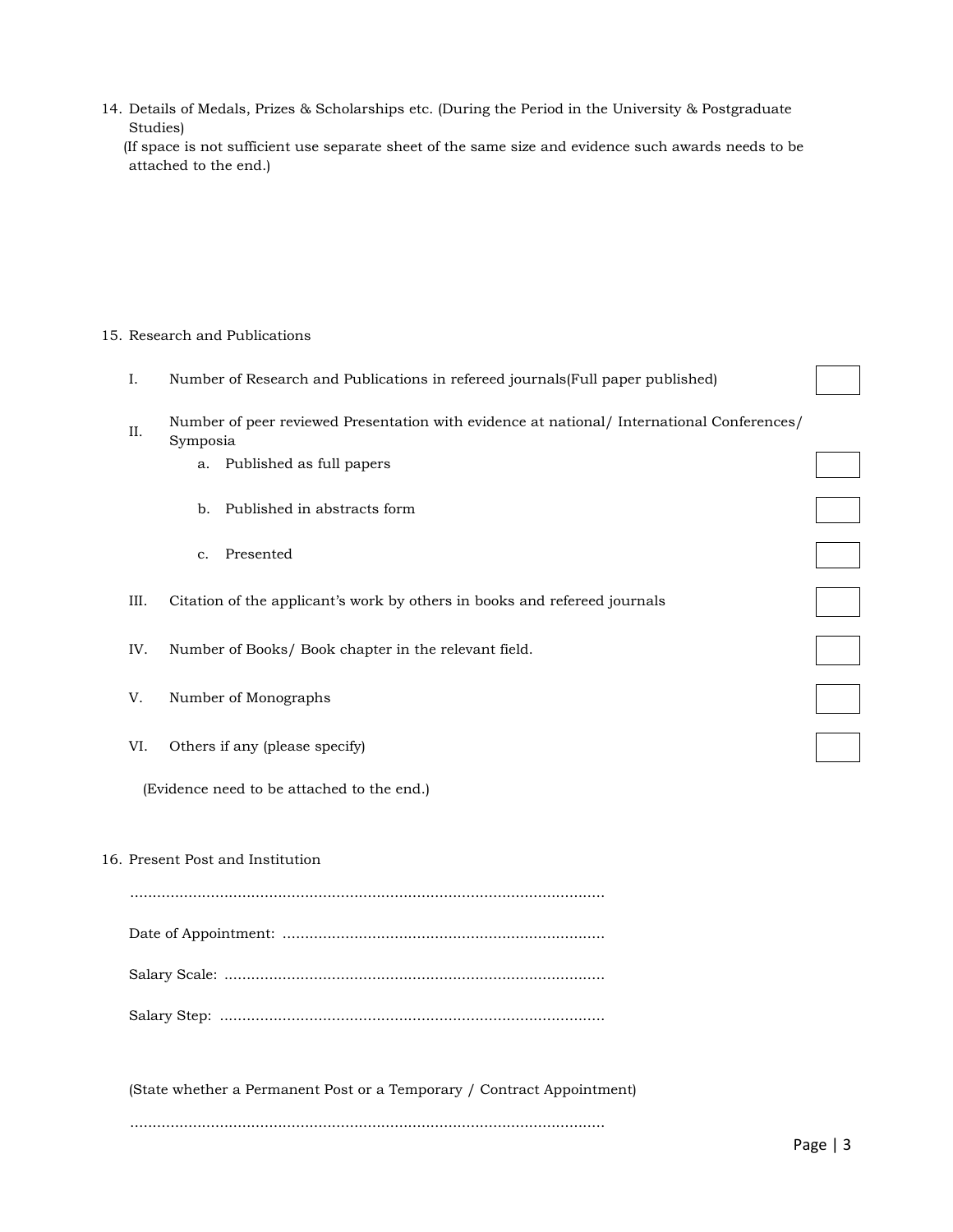17. Experience (state previous appointments with post held and duration) (If space is not sufficient use separate sheet and attach to the end)

|      |                                          | Post | Institution | <b>Duration</b> |
|------|------------------------------------------|------|-------------|-----------------|
| 17.1 | Teaching at<br>University<br>level       |      |             |                 |
| 17.2 | Research in<br>recognized<br>Institution |      |             |                 |
| 17.3 | Professional<br>experience               |      |             |                 |

18. Extra-Curricular activities: (lifelong) (If space is not sufficient use separate sheet attach to the end)

19. Proficiency in Languages (Tick correct cage)

|          | Written      |      |              |        |      |              | Spoken |              |        |      |
|----------|--------------|------|--------------|--------|------|--------------|--------|--------------|--------|------|
| Language | Very<br>Good | Good | Satisfactory | Normal | Weak | Very<br>Good | Good   | Satisfactory | Normal | Weak |
| Sinhala  |              |      |              |        |      |              |        |              |        |      |
| Tamil    |              |      |              |        |      |              |        |              |        |      |
| English  |              |      |              |        |      |              |        |              |        |      |
| Other    |              |      |              |        |      |              |        |              |        |      |